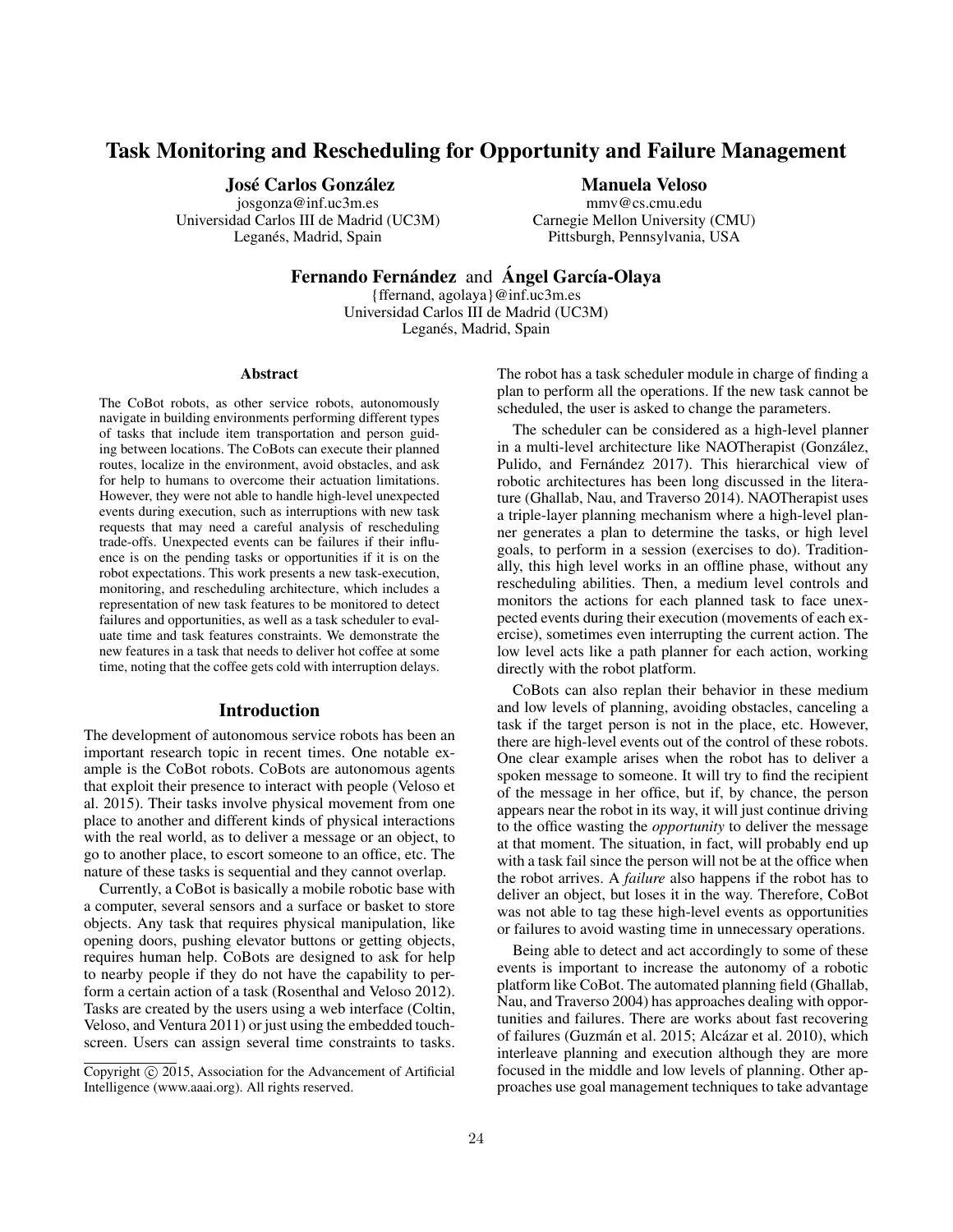of some detected opportunities (Schermerhorn et al. 2009) by triggering soft goals at certain moments. Also, temporal planning has been used in opportunistic planning (Cashmore et al. 2017) approaches. However, the task scheduling problem addressed in this manuscript is heavily based on numbers and currently automated planning does not have good heuristics for numerical fluents.

Planning a schedule is a problem of mathematical optimization. There can be many feasible schedules for the same task pool with very different quality. The scheduler must try to find not only a suitable schedule, but also the optimal one in a limited amount of time. This time depends on the response time requirements of each application. All numeric variables used in CoBots can be restricted to integers without affecting the quality of the predictions, so Mixed Integer Programming (MIP) (Chen, Batson, and Dang 2010) is a useful technique for this work. This is the same technique used in the original CoBot scheduler (Coltin, Veloso, and Ventura 2011), but this work greatly improves the capabilities of that MIP model.

The main paper contribution is a novel architecture for a task scheduler that is able to detect and manage some opportunities and failures. It can also manage complex time constraints like delivering a coffee before it gets cold (cooldown time). Furthermore, this component can be reused in other multilayer architectures to control high-level events by defining only the interfaces and the available tasks types. With this scheduler, the high-level module gets also the ability to replan according to new high-level events, bringing it to an online phase allowing it changing its tasks and schedules dynamically.

## High-level Task Scheduler Architecture

In CoBots, the scheduler is in charge of generating a valid schedule for the pool of remaining tasks and also managing their monitoring and execution to reschedule according to opportunities and failures. Figure 1 shows the different modules of the architecture of the developed component. Basically, users send tasks through an interface to the scheduler. Monitoring checks if a new task is valid by generating a MIP problem with some static data gathered from a shared knowledge base (for example distance among all involved locations). Then it sends this problem to an external solver which returns a valid schedule, if possible, in a certain amount of time. The tasks that are not executed yet are stored in the task pool. Afterward, the next task is sent to Execution when needed. Execution is just an interface for lower levels of planning of the robot. The robot constantly informs about the current state of the world. Monitoring gets these states and reasons if an opportunity or a failure has appeared, taking then the appropriate actions for each case. The rest of the CoBot works in a lower level, so the particular way it has to achieve each task is transparent for the scheduler.

High-level events can affect not only the movement or even the current task, but also future tasks in the schedule. These can be classified as opportunities and failures that must be detected by the robot in order to interrupt the execution if needed. They may not be easy to detect since they do not affect the execution of current medium or low-level



Figure 1: Architecture of the high-level task scheduler component.

actions. The need for the different modeled task parameters is motivated with a guiding example: delivering a hot coffee to someone.

### Modeling of the Tasks

Tasks are modeled as a sequence of subtasks with different parameters. A subtask is a part of the task that can be interleaved with subtasks from other tasks. In CoBots, the size of the sequence is determined by the times that the robot must change the location sequentially to accomplish the task. For each task and subtask, several parameters must be specified, as described in Table 1, which shows the decomposition of the DeliverDrink task. The task decomposition and the parameters (task type, type owner, etc.) are specified by the designer of the robotic use case, so the architecture can reason with them. The meaning of each parameter is specified in the following paragraphs. The parameter set is enough for the example followed in this paper, but should be updated for different tasks and/or use-cases.

The developed graphic user interface (GUI) eases the insertion of high-level tasks like delivering a coffee. It procedurally decomposes each possible task type into the subtasks, according to the task description defined by the designer. Breaking them into parts permits to interleave subtasks of different tasks to improve the global performance of the executed schedule. Although delivering a coffee is used in this manuscript as an example, this mechanism can be used to model any other task that has a part that must be finished before a time threshold, and could be extended to more complex decompositions with three or more subtasks.

In the example, the user sets the time window in which the task can be executed, while the GUI gathers the information from a knowledge base to fill optional parameters,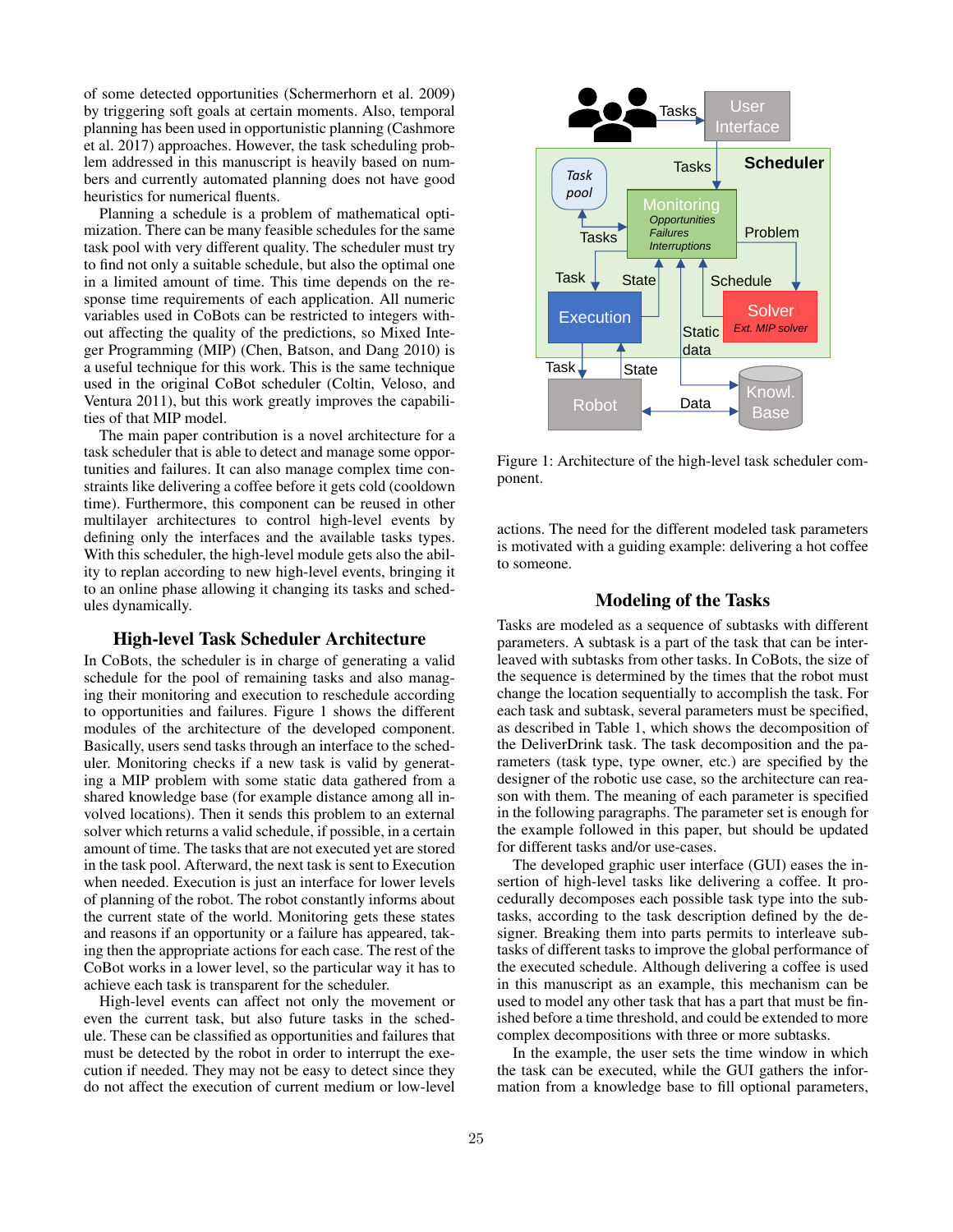|                                  | Task                | Subtask-1      | Subtask-2                                   |  |  |
|----------------------------------|---------------------|----------------|---------------------------------------------|--|--|
| Task type                        | <b>DeliverDrink</b> | MakeHotDrink   | <b>DeliverObject</b><br>Alice<br>CoffeMaker |  |  |
| Task owner                       | Alice               | Alice          |                                             |  |  |
| Location start                   |                     | CoffeMaker     |                                             |  |  |
| Location end                     |                     | CoffeMaker     | <b>AliceOffice</b>                          |  |  |
| $\frac{3}{2}$ Time start min     |                     |                |                                             |  |  |
| Time end max                     | 15                  | 15             | 15                                          |  |  |
| Person target                    | Alice               |                | Alice                                       |  |  |
| Object                           | HotCoffee           | HotCoffee      | HotCoffee                                   |  |  |
| Priority                         |                     | 10             | 10                                          |  |  |
| Time operation                   |                     | 5              | 2                                           |  |  |
| Time cooldown                    |                     |                |                                             |  |  |
| Task depending                   |                     |                | Subtask-1                                   |  |  |
| Task dependin<br>E Opportunities | VIP                 | HotCoffee, VIP | Person target, VIP                          |  |  |
| <b>Failures</b>                  | to. Bp              | TO. BP         | HotCoffee, TO, BP                           |  |  |

Table 1: Task model instantiated in the decomposition of a DeliverDrink task type. Inherited parameters are in italic.

like location start with Alice's usual office and the nearest coffee machine. The GUI also fills internal parameters like an estimation of the operation time and the cooldown time. A subtask can only be executed after the subtask indicated in *Task depending* is finished. The task types used in this work are: go to location, deliver message, telepresence, attract attention, deliver object, deliver drink, escort someone, wait for emergency services and recharge battery.

### Failures

A failure is a situation that impedes the success of the current task. It may require some actions to correct the problem or to abort the task if it is not feasible now. A *generic* failure can appear when a subtask cannot be completed because of blocked paths (BP) or a timeout (TO) due too many accumulated execution delays. Sometimes tasks have some *specific* failures. In the coffee example, the receipt could be indeed in his office, but the coffee could be stolen by someone from the basket. The internal parameter *Failures* indicates which other parameters must be invariant along the execution of the subtask. In Subtask-2 the robot must have *HotCoffee* in the basket at all times, as defined in Table 1.

### **Opportunities**

In the DeliverDrink example, a *specific* opportunity appears when the robot is going to a room with the hot coffee in the basket and finds the target person in the corridor. It can try to deliver the coffee in that moment. This allows to finish the current task earlier and probably avoiding a future failure. The *Opportunity* internal parameter indicates which other parameters must be monitored along the execution of the subtask to detect potential specific opportunities, as shown in Table 1. A *generic* opportunity (valid for all tasks) can also improve the whole schedule. For instance, CoBot could identify a very important person (VIP) during the execution of the schedule. The robot could approach the VIP to greet him or just ask him whether it can help somehow. Spending time on this opportunity will delay the rest of the scheduled tasks, but the gain obtained by executing this important task could worth it if it has enough *Priority*.

# Interrupting Tasks

Generic opportunities and failures must be defined in Monitoring for each application domain. For CoBots, a high priority VIP task is added in the task pool when the sensors identify a VIP in its surroundings. The internal predicates *Failures* and *Opportunities* control the specific high-level events to be detected for each subtask during all their execution.

Decomposing tasks in subtasks is very useful when interrupting high-level tasks. In the coffee example, if the robot already has the hot coffee in its basket and a VIP appears, Monitoring detects it as an opportunity. If the robot interrupts the coffee delivering to talk with the VIP, the coffee could be delivered cold. This is controlled with the *Cooldown time* internal parameter, which indicates the maximum time allowed after *Task depending* was finished.

In the DeliverDrink example, a change in the task pool (VIP) can force the robot to reason about the convenience of scheduling or not a certain task after making the coffee (CoffeeA) and before its delivery (CoffeeB). In this work there can be:

- Redoing CoffeeA. "I prefer to remake the coffee. The VIP can't wait, and I can deliver the coffee later"
- VIP between CoffeeA and CoffeeB. "I can spend some time talking with the VIP and then deliver the coffee on time"
- VIP after CoffeeB. "I can't redo the coffee later, but the VIP will be there for some time"
- Cancel DeliverDrink. "The VIP can't wait, and I can't redo the coffee later either. I prefer to cancel the coffee and talk with VIP"
- Cancel VIP. "The VIP can't wait, and I can't redo the coffee later either. I prefer to continue with my previous task and omit the VIP"

The result will depend on the gain that it will get after completing the schedule. This gain is modeled in the scheduler to allow the system to reason over these concepts.

#### Numerical Predictions for Tasks

The problems addressed in this work are deeply based on numbers. The constraints that involve the ordering of tasks depend mainly on the starting and ending time of them. The times indicated in a schedule are, in the best case, just a good prediction of their values. In particular, distance measures can also be expressed in time units because the average speed of the robot along each path is known, as well as the average time to perform certain operations like asking someone, preparing a drink, etc.

In fact, planning a schedule is a problem of mathematical optimization. There can be many feasible schedules for the same task pool with very different quality. The scheduler must try to find not only a suitable schedule, but also the optimal one in a limited amount of time. This time depends on the response time requirements of each application.

All numeric variables used in the scheduler can be restricted to integers without affecting the quality of the predictions, so Mixed Integer Programming (MIP) (Chen, Batson, and Dang 2010) is a useful technique for this work. It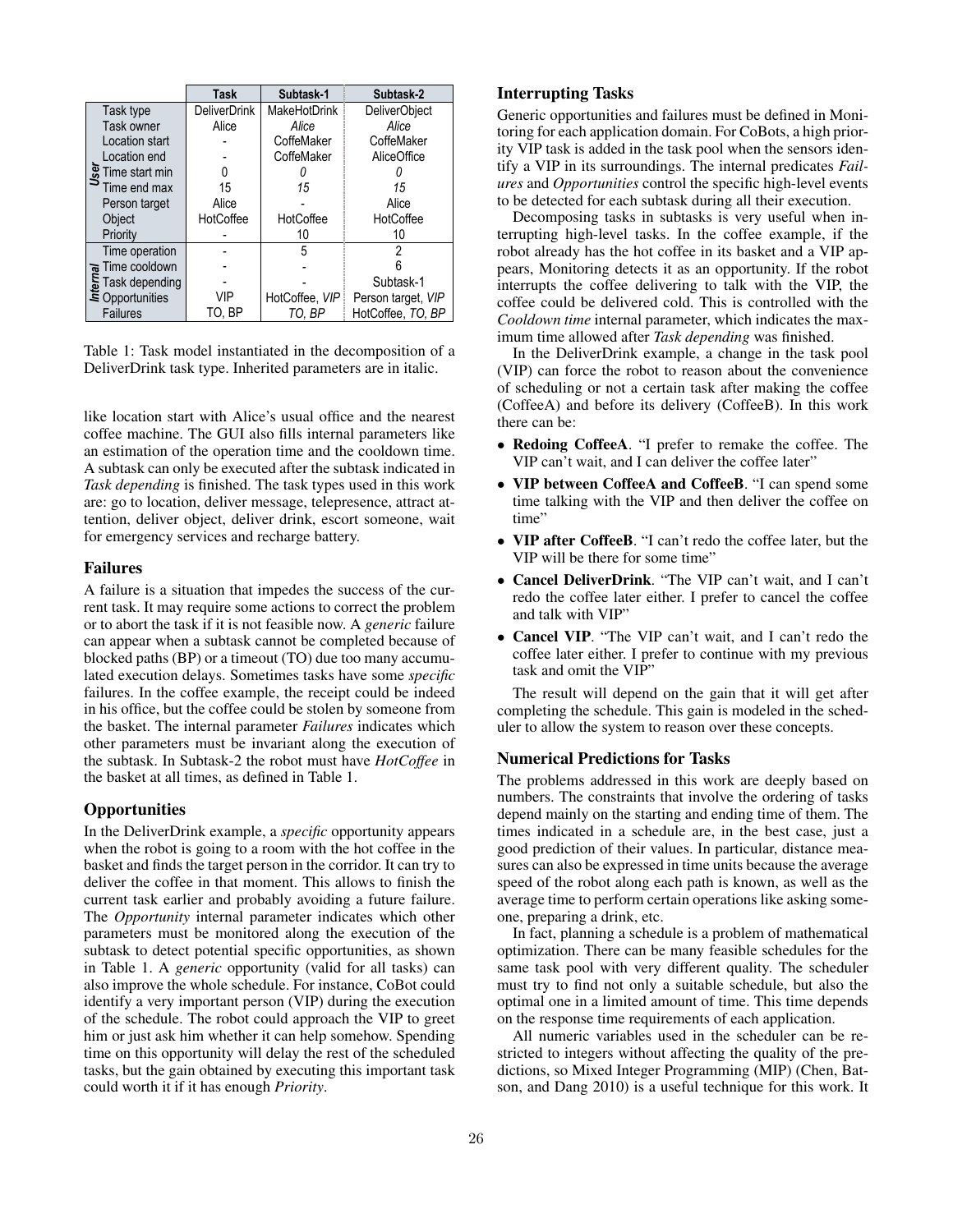allows finding solutions to numerical optimization problems thanks to mechanisms like simplex. This is the same technique that the original scheduler used (Blind Reference 3). A MIP solver receives the input data and uses a model which describes all needed mathematical constraints to find a valid schedule. The quality of the solution is evaluated using an objective function, so after finding a valid one the scheduler can continue the searching until it can demonstrate that the last was optimal.

In the MIP aspect, this work contributes with a new way to solve a kind of temporal problem (cooling down time) with it, taking priorities into account. The next sections explain the underlying architecture of the developed scheduler, detailing how this MIP model was created to obtain schedules that address the improvements mentioned here. They also describe the mechanisms and policies followed to detect opportunities and failures and how to manage the rescheduling processes they cause.

### Modeling the MIP Problem

The scheduler has a pool of remaining tasks with different parameters. It requires a model to describe the constraints that must be fulfilled to obtain a valid solution. The model works with the input data provided, which in this case is the task pool. The solution returned is a valid schedule, if any. The variables that the solver tries to optimize are the starting s and ending e time for each task. It also optimizes the auxiliary binary variable  $Previous(a, b)$  to calculate the optimal path according to the location of the previous task. The rest of the parameters is fixed by the input data. The formalization of the model is explained here with the symbols, the binary predicates and the constraints used. It is important to note that the distance measures described are modeled as predictions of how much time the robot needs to go from one location to another. All needed distances are precalculated with the help of the knowledge base before running the solver.

### Positive integer parameters:

 $i, j, k$ : Any task of the pool  $w^{min}$ : Minimum start time  $w^{max}$ : Maximum end time s: Start time (variable) e: Ending time (variable) o: Operation time c: Cooling down time  $p$ : Priority value higher than 0 l s : Starting location l e : Ending location  $d(a, b)$ : Distance (time estimation) between a and b Binary parameters:  $Previous(i, j)$ : Task i starts just before j (variable)  $Depends(j, i)$ : Task j must start after i Constraints:

 $w_i^{min} \leq s_i \leq w_i^{max} - o_i - d(l_i^s, l_i^e)$  $w_i^{min} + o_i + d(l_i^s,l_i^e) \leq e_i \leq w_i^{max}$  $Previous(i, j) \Rightarrow s_i < e_i < s_j$  $\neg Previous(i, j) \Rightarrow s_i < s_k < s_j$  $Previous(i, j) \Rightarrow e_j \geq s_j + o_j + d(l_i^e, l_j^s) + d(l_j^s, l_j^e)$ 

*Depends*(j, i) 
$$
\Rightarrow
$$
  $e_i < s_j$   
*Depends*(j, i)  $\Rightarrow$   $c_j \ge e_j - e_i$   
**Objective function**:  
**Minimize**  $\sum_{i=1}^{n} e_i p_i$ 

The first two constraints restrict the value that the start and ending time variables can have to ease the searching process, taking the operation time and distance into account. The third constraint avoids the overlapping of tasks by stating that the starting time of a task must be lower than its ending time and that the ending time of a previous task must be lower than the starting time of any other one that follows it. The fourth one states that a task  $i$  cannot be previous of a task  $j$  if there is any other task  $k$  which starts between  $i$  and  $i$ . The fifth determines that the ending time must be greater or equal than the starting time plus the operation time plus the time needed to travel between the ending location of the previous task and the starting location of the current one and plus the time to travel between the starting and end locations of the current task. The sixth one controls the dependence of a task by stating that a task that depends on another must start after the other has finished. The last one states that the cooling down time must be greater or equal than the time between the ending of its dependence and the ending of the dependent task.

The model has an objective function to optimize the solutions. This function is the sum of the ending time of each task multiplied by their priorities. This guides the search to reduce the total time span of the schedule, but also to execute tasks with high priority earlier. A dummy initial task to take the initial location of the robot into account is used to improve this optimization.

When all constraints are met, a valid schedule has been found. However, this solution will probably not be optimal. The scheduler will continue searching for an optimal solution during a certain time threshold. If the optimal schedule is found, the solver returns it to start the execution of the first task when needed. If the solver cannot find an optimal solution in the given time, it returns a suboptimal solution.

The solver sometimes detects when a schedule is unfeasible, but if the problem is too hard, the solver could continue searching forever. If the solver cannot find a suboptimal solution in the given time, the schedule is considered unfeasible. This leads to different policies that are explained in the next section.

Before starting the search, the solver also checks if the input data are valid to avoid wasting time searching for an impossible solution. All integer variables must be positive, and priority higher than 0. Additionally, it considers these additional conditions.

#### Checks:

 $w_i^{min} + o_i + d(l_i^s.l_i^e) < w_i^{max}$ <br>  $c_i \ge o_i + d(l_i^s.l_i^e)$ 

These checks can rely only on parameters of the own task. That is why they do not include the distance between the ending location of the previous task and the starting of the current one. That has to be calculated by the solver.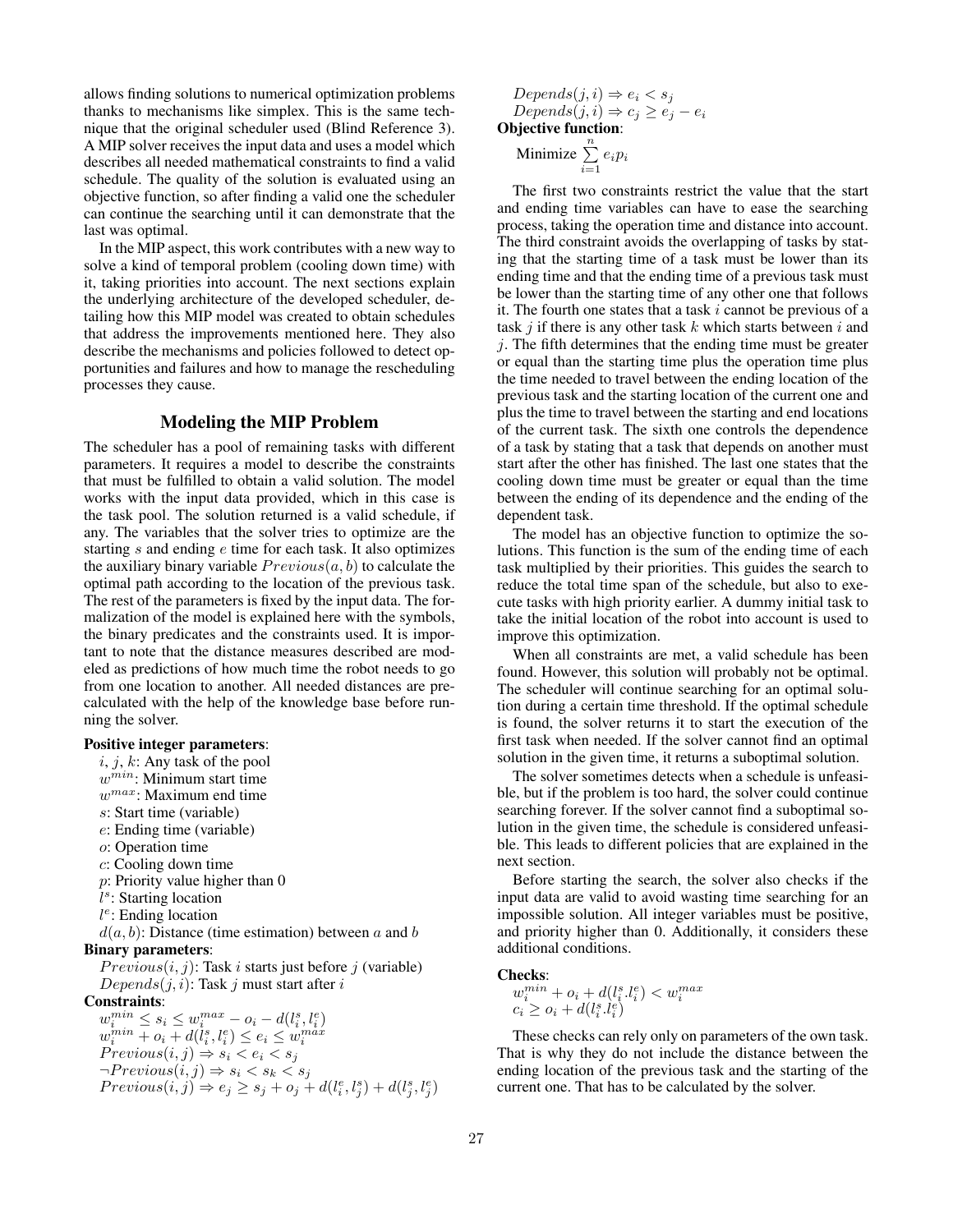### **Monitoring**

The Monitoring part receives partial states of the world from Execution, as shown in Figure 1. These states contain different elements like the current state of the task, the identity of the people near the robot or the objects placed in its basket. Monitoring receives this partial state and detects opportunities and failures for the task being executed, using the task definition (as the one shown in Table 1). Then, it decides whether it is necessary to run the MIP solver to take the possible generic and specific opportunities and failures into account and reschedule if needed. The outcome of this reschedule may cause the interruption of the current task. Monitoring sends the updated task pool to the MIP scheduler and receives a solution. Then it sends the first task to Execution.

There are two ways to add tasks to the pool. In the first one, the user sends a task to the robot through the user interface. The task is received, and the scheduler component tries to obtain a valid schedule. If it cannot, the new task is rejected, and the user must change the parameters of the task. In the second way, a task is generated internally by the robot in response to a detected opportunity. Tasks can be removed from the pool if a user aborts them or if they cannot be executed anymore because a failure. A task can finish earlier than expected due to a detected opportunity or a failure.

Opportunities can appear at any moment and may modify the current schedule. Generic internal parameter *Opportunities* of each task may indicate the existence of potential opportunities for the CoBot domain. Monitoring has a record of these parameters for all task and when something in the state of the world matches such parameters, a scheduled task can be modified or canceled, triggering then a rescheduling process. The outcome of this reschedule may cause the interruption of the present task. Currently all reschedules are done from scratch, without reusing previous solutions.

For example, DeliverDrink can have a person as a receiver. If the robot detects that person while it has the object in the basket, it can interrupt the current task to give the object to that person. This can happen with other tasks such as DeliverMessage and Escort. Similarly, if the robot has to give an object to someone and it detects that it already has one in its basket, the robot can deliver that object directly. In the same way, if the robot detects a very important person, Monitoring can add a new high priority task to the pool to reach him and perform a demonstration or give him information. The mechanism to determine if this new task can be scheduled or not is based in a gain metric explained in the next subsection.

Failures are similar to opportunities, except because they are unavoidable. Currently, CoBots control some lower-level failures like people not answering questions or not present to get some objects from the basket. Others like someone stealing an object from the basket that needs to be delivered, need the control of invariants along all the tasks of the pool. If an invariant parameter of a task changes in the state of the world (registered in the internal parameter *Failures*), the task is modified or even canceled, triggering a reschedule. Monitoring can also add tasks on failures to redo a chain of dependent tasks. Other possible failures are the need to

charge the battery and reaching a certain delay threshold in which the planned starting time of the next task and the actual time is too much.

#### Rescheduling Policy

In response to a failure, Monitoring can remove tasks from the pool if the solver cannot find a suitable plan while rescheduling (it cannot redo a task because there is not enough time, for example). In this case, priority and amplitude of the time window are important parameters to cancel a task or not. The tasks that now do not have enough time to be completed are canceled directly. If, after this, the solver cannot find a plan, Monitoring starts canceling the next task with the lowest priority and the smallest time window that overlaps another. This process will continue until a schedule is found. When a task ends unexpectedly, the owner is alerted by email.

In the case of opportunities, if a task ends earlier than expected, Monitoring also triggers a reschedule to take advantage of it. If a new task is added into the pool (talk with the spotted VIP, for instance) and the scheduler cannot find a plan, then Monitoring evaluates the situation. The metric to determine this is the gain value  $q$  which is the sum of the priorities of the scheduled tasks.

**Gain:** 
$$
g = \sum_{i=1}^{n} p_i
$$

A VIP task has a very small-time window and very high priority. Canceling a DeliverDrink task to redo it later is a valid option if possible because more tasks can be done, and more gain will be obtained. The policy developed in this work tries to preserve the tasks already scheduled because it only considers redoing the current one. This could be problematic if there is a tight cooling-down time for the task, but subdivisions of tasks like DeliverDrink could relax the constraints by delaying the delivering of the drink if the cooling-down time is not reached.

For instance, in case that a VIP task appears just after a hot coffee is made and before delivering it, the scheduler has to consider all the cases explained in the Interrupting Tasks section. Basically, it tries to schedule everything by redoing the current subtask later (in the case of the drink in this example). If it cannot, it tries to redo the whole DeliverDrink task. If it is impossible, then it evaluates whether to cancel the current task or the new important task by using the gain measure. This means that the solver has to be called 1, 2 or 4 times, depending on the case.

Rescheduling can take some time, so although it can be done while the robot is traveling, opportunities may need a fast response to take advantage of them. In CoBot a reasonable time for each schedule could be 10 seconds, for example. With that threshold, we may need up to 40 seconds in the worst case scenario.

#### Experiments

The goal of this section is to evaluate the rescheduling architecture as an effective way to organize, execute and monitor the tasks performed by the robot in a social environment. Therefore, it is required to determine whether the system is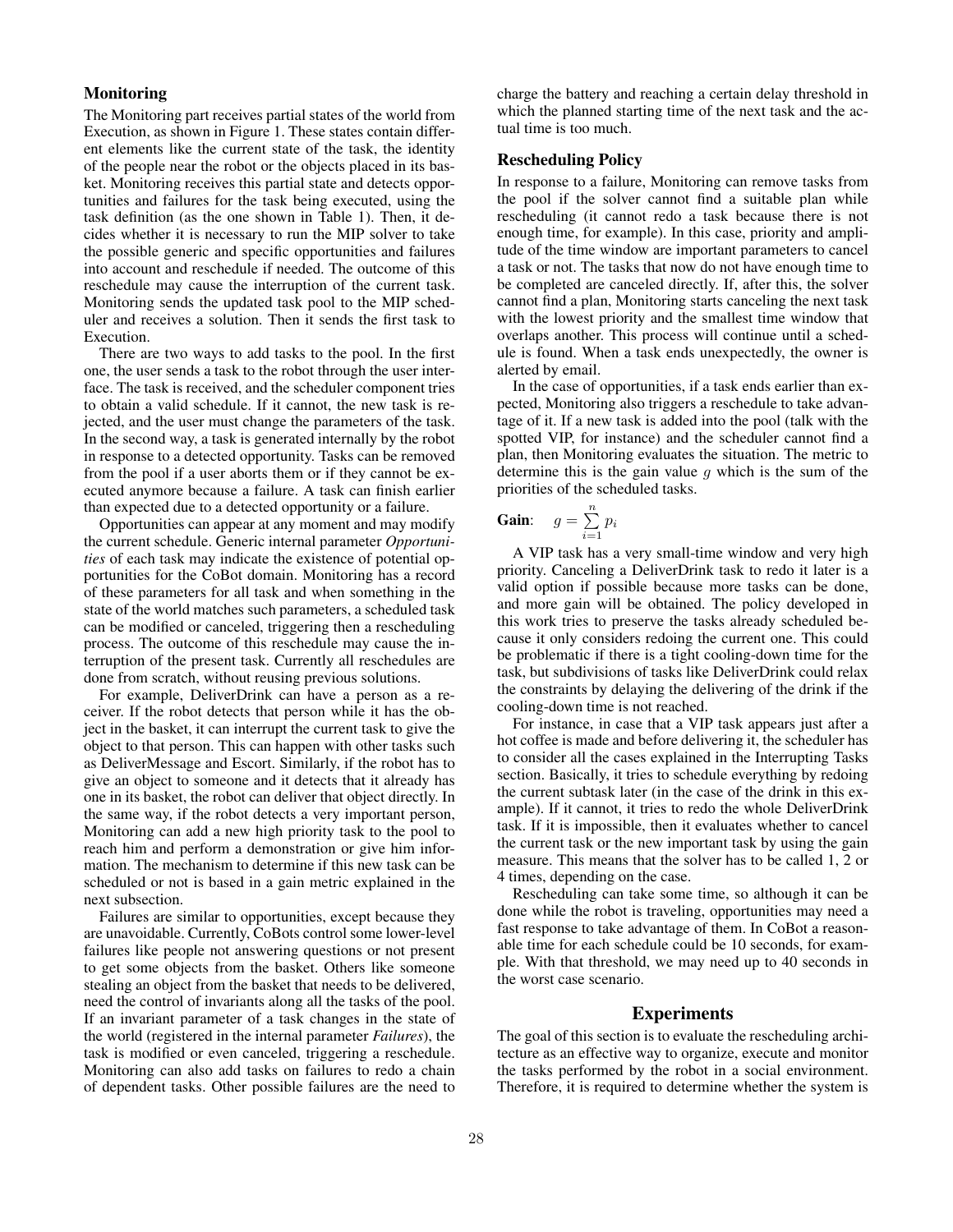fast enough to provide good schedules in a small amount of time. In this sense, a maximum running time of 10 seconds (under regular computing capabilities) is desired as the maximum time that the robot should be waiting to the solver. This evaluation separately describes two main aspects of this work<sup>1</sup>. The first one is the performance of the developed scheduler in terms of solving time and schedule quality. The second one highlights the behavior of the Monitoring part by using an example task pool and three feasible schedules. Using robot execution time (for instance, navigation time) to reduce decision delays (using that time to compute new schedules or improve current ones) is out of the scope of this work.

# MIP scheduler

The external MIP solver used is  $GLPSOL<sup>2</sup>$ . To cover the temporal requirement specified above, the solver permits to limit the time used to find a solution in several ways. The experiments performed are focused in two of them: limiting the maximum solving time and accepting a solution when a certain quality measure is reached. Solvers provide the relative MIP gap percentage, which gives an indirect insight of the quality of a solution. In essence, this measure is related to the current numerical upper and lower bounds, so when it reaches 0 % the solution is proven optimal. However, for clarity purposes, these experiments also use a function to represent quality  $(q)$  more directly:

$$
q = \left(\sum_{i=1}^{n} e_i\right)/n
$$

Quality is the sum of the end times for each task  $(e_i)$  divided by the number of tasks in the pool  $(n)$ . The number by itself is meaningless, but when compared, it gives the average amount of time that a task will be delayed while using a configuration of the solver instead of another. It does not use priorities, but it is enough for the purposes of this section.

The experiments evaluate three configurations: 1) Solving time limited to 10 seconds with 4.4 % of relative MIP gap tolerance, 2) 10 seconds limit without tolerance and 3) 30 seconds limit. The memory usage is always under 100 MiB so there is no need to limit it too. The solver uses a base set of 480 random instances of task pools (set A). This set has some unfeasible or too hard instances so, to make some comparisons, the results also refer to subsets B and C which are contained in A. Subset B has 12 random instances per each size of the task pool, ranging from 1 to 15 (180 instances). They have been solved in all three configurations. Subset C is the same as B except that the ranges of pool sizes are limited from 8 to 15 (96 instances) to focus on the hardest ones.

The 4.4 % tolerance value used in the first configuration is the average relative MIP gap reached in the second configuration. Figure 2 uses the set B to show the average solving times for each task pool size and configuration, where instances have at least one solution in all cases.



Figure 2: Evolution of the average solving time along different task pool sizes (set  $B \subset A$ ).

The solver starts using the whole time allowed when the pool has 11 tasks in it, except when there is a MIP gap tolerance of 4.4 %. In this case, the average maximum solving time is under 8 seconds. That indicates that a valid solution is found fast and the rest of the time is used to optimize it or prove its optimality. The gap tolerance could be useful if the impact on the quality of the solution is acceptable for the intended application. Figure 3 shows the qualities for the set B. Time is measured in minutes.



Figure 3: Average quality of the planned schedules with different pool sizes (set  $B \subset A$ ). The Y axis starts at 500 to improve readability, but instances for sizes lower than 3 are hidden below.

Spending 30 seconds to plan the schedule is usually much better, in terms of quality, than using only 10 seconds with tolerance at 4.4 %. However, when there are 10 tasks or fewer, 10 seconds seem enough. CoBot should start responding in 10 seconds at most, although the results show that spending some seconds more can save much time. Table 2 details the 6 types of outcomes that the solver can return.

For the full set A of 480 instances, only 0.8 % of the instances passed the checks and were proven unfeasible. Also, only 11 % of the instances reached the time threshold without being solved. Sets B and C were solved by all configurations. Few optimal solutions were found from 10 to 30 seconds, but the average quality increased especially in the set C of difficult instances. Using the gap tolerance reduces the solving time sensibly but also the quality of the solutions. From 10 to 30 there is a reduction of 12 minutes of delay per task in set C. All these results suggest that the relative

<sup>&</sup>lt;sup>1</sup>All experiments were carried out in an Intel Core i3-2330M CPU at 2.2 GHz with 4 GiB of RAM.

<sup>2</sup> http://www.gnu.org/software/glpk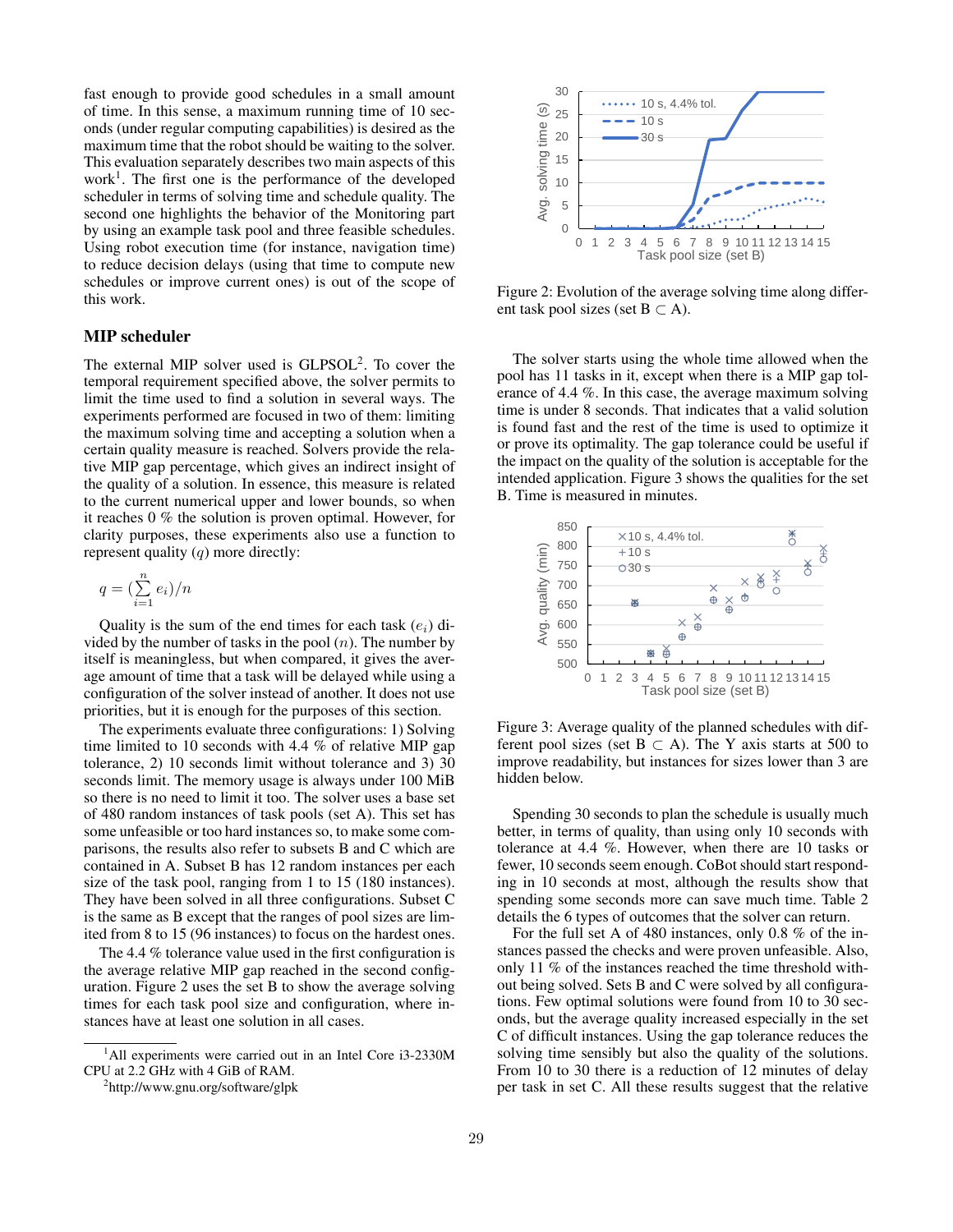MIP gap tolerance could be tuned to find a feasible schedule very fast to start responding as soon as possible, and then continue refining the schedule while the robot is working or waiting to start the next scheduled task.

| Configuration |                     | 10 s, 4.4% tol. | 10 <sub>s</sub> | 30 <sub>s</sub> |  |
|---------------|---------------------|-----------------|-----------------|-----------------|--|
|               | Time out: no solut. | 11.0%           | 11.0%           | 8.8%            |  |
|               | Proven unfeasible   | 0.8%            | 0.8%            | 0.8%            |  |
|               | Check failed        | 4.4%            | 4.4%            | 4.4%            |  |
|               | উ Proven optimal    | 16.3%           | 42.7%           | 43.1%           |  |
|               | Min. gap reached    | 54.0%           | $0.0\%$         | $0.0\%$         |  |
|               | Time out: found     | 13.5%           | 41.0%           | 42.9%           |  |
|               | Solutions found     | 83.8%           | 83.8%           | 86.0%           |  |
| œ             | Proven optimal      | 17.8%           | 51.1%           | 52.2%           |  |
|               | Min. gap reached    | 68.3%           | 0.0%            | $0.0\%$         |  |
|               | Time out: found     | 13.9%           | 48.9%           | 47.8%           |  |
|               | Av. solver time (s) | $2.14 \pm 3.6$  | $5.07 \pm 4.9$  | $14.7 \pm 14.8$ |  |
|               | Av. quality (min)   | $611 \pm 256$   | $596 \pm 250$   | $590 \pm 247$   |  |
|               | Proven optimal      | $0.0\%$         | 10.4%           | 12.5%           |  |
|               | Min. gap reached    | 74.0%           | 0.0%            | 0.0%            |  |
|               | Time out: found     | 26.0%           | 89.6%           | 87.5%           |  |
|               | Av. solver time (s) | $3.98 \pm 4.1$  | $9.24 \pm 2.5$  | $26.88 \pm 8.6$ |  |
|               | Av. quality (min)   | 738 ± 135       | 721 ± 137       | $709 \pm 137$   |  |

Table 2: Solution type for the three configurations. Set  $C \subset$ B ⊂ A. Subsets B and C also have average solving times and qualities.

### **Monitoring**

The target of this section is to evaluate how the rescheduling module works when some unexpected event occurs. Table 3 illustrates three possible schedules after the arrival of a VIP at minute 20. There are two kinds of tasks in each schedule: three *Deliver coffee* (C1, C2, C3) for the same person and one *Show off* (VIP). *Deliver coffee* is subdivided in two tasks that must be executed in order. All tasks have priority 1 except VIP, which has 100. The cooling down time for the coffee is 15 minutes. The time to travel from the initial location is 4 minutes. The time to travel from the coffee maker to the delivering location is 3. The VIP is in the same location of the coffee maker.

These schedules could be planned applying the described rescheduling policies in less than 10 seconds. This was because the pool is small enough and VIP can be scheduled before or after C1b, so there is no need to run the solver more times. Currently the system schedules from scratch when a new task arrives, so the results of the previous subsection are valid also in this one.

As it can be seen, the scheduler has locations into account, changing the duration of the tasks if the robot has to move to another place to perform them. Because of this, the scheduler tries to join all first parts and all second parts of *Deliver coffee* tasks to save trips. This is a clear improvement over the original scheduler. In schedule A, it is only possible to join two of them because the cooling down value of 15 minutes is too small.

| Schedule A       |              |     | Schedule B |      |              | Schedule C |  |      |              |     |
|------------------|--------------|-----|------------|------|--------------|------------|--|------|--------------|-----|
| <b>Task</b>      | <b>Start</b> | End |            | Task | <b>Start</b> | End        |  | Task | <b>Start</b> | End |
| .                | 0            | 10  |            |      | 0            | 10         |  | .    |              | 10  |
| C1a              | 11           | 20  |            | C1a  | 11           | 20         |  | C1a  | 11           | 20  |
| C2a              | 21           | 26  |            | C2a  | 21           | 26         |  | VIP  | 21           | 23  |
| C1b              | 27           | 31  |            | C1b  | 27           | 31         |  | C2a  | 24           | 29  |
| C2 <sub>b</sub>  | 32           | 33  |            | C2b  | 32           | 33         |  | C1b  | 30           | 34  |
| C3a              | 34           | 42  |            | VIP  | 34           | 39         |  | C2b  | 35           | 36  |
| C <sub>3</sub> b | 43           | 47  |            | СЗа  | 40           | 45         |  | CЗa  | 37           | 45  |
| VIP              | 48           | 53  |            | C3b  | 46           | 50         |  | C3b  | 46           | 50  |
| Cost             | 739          |     |            | Cost | 605          |            |  | Cost | 454          |     |

Table 3: Valid schedule examples after the arrival of a new task VIP at time 20. Units expressed in minutes.

The VIP task is performed at different positions in each table and this has an effect in the total time of the schedule and the cost that the scheduler has to minimize. Schedule A is the worst because the important task is executed later, and it takes 3 minutes more than the others because it needs an extra trip. Schedule B is much better because it saves one trip and executes the important task earlier. Schedule C executes the VIP task as soon as it arrives because the cooling down time is wide enough to perform VIP and C2a between C1a and C1b. All three schedules are valid because the only hard constraint is that VIP must start at or after minute 20. To execute the most important tasks first is a soft constraint.

As shown in the previous section of the experimentation, in scenarios with constrained task pools the optimal plan is not always obtained because of the need of fast responses. Sometimes false negatives occur (solutions not found by the solver that exist), which is undesirable especially when rescheduling a new task like VIP. However, in practice, the monitoring part works as intended because of the low planning time limit and because normally there are few remaining tasks in the task pool. There are also some online videos to watch the new scheduler at work $3$ .

# Conclusion

This manuscript presents a new architecture of task execution, monitoring and rescheduling, which was developed in top of the current CoBots to improve their capabilities. Apart from the scheduling abilities of the original approach (Coltin, Veloso, and Ventura 2011), the new one is focused on fast solving times to ease the human-robot interaction, opportunity and failure detection, rescheduling with task interruptions, priority optimization and dependent tasks with cooling down times (a hot coffee cannot be delivered much later after being done). The developed component is generic enough to be applied in other multilevel architectures like NAOTherapist (González, Pulido, and Fernández 2017) by changing only the task specification and the communication interfaces. The experimentation shows that the system can perform well in normal conditions, although in scenarios with numerous remaining tasks the quality of the

<sup>&</sup>lt;sup>3</sup>http://goo.gl/r2cszx